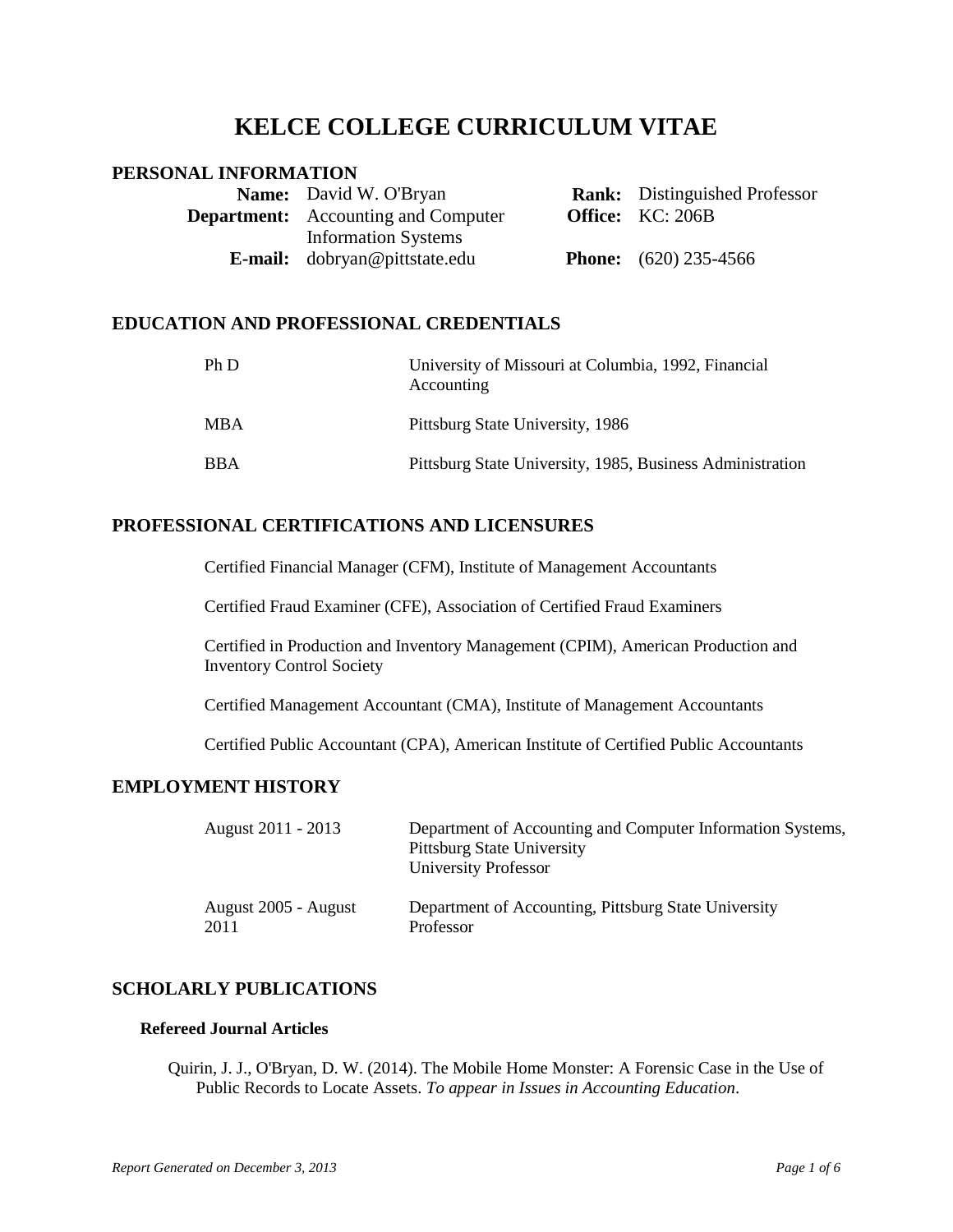- Reding, K. F., O'Bryan, D. W. (2013). Business Student Internships: Best Practices and Benefits. *Strategic Finance, XCV*(4), 42-48. www.strategicfinancemag.com
- O'Bryan, D. W., Quirin, J. J. (2012). The Obvious Fraud: A Short, Problem-Based Case Study to Highlight Inappropriate Fraud Examination Techniques. *Journal of Forensic & Investigative Accounting, 4*(2), 292-308. www.bus.lsu.edu/accounting/faculty/lcrumbley/jfia/
- Snyder, H., O'Bryan, D. W. (2012). One-Way Ticket to Jail: When Major League Money Meets Little League Controls. *Fraud Magazine, 27*(1), 24-29. www.fraud-magazine.com
- O'Bryan, D. W., Heath, R. A. (2011). What is a Certification Mentality? *New Accountant*(744), 18-20. www.newaccountantusa.com/
- Wilcox, W., Berry, K., O'Bryan, D. W., Quirin, J. J. (2010). The Relevance of Discretionary Disclosures: Predictive Value versus Feedback Value. *Journal of Business & Economics Research, 8*(3), 1-12. journals.cluteonline.com/index.php/JBER/issue/view/77
- O'Bryan, D. W., Quirin, J. J. (2009). A Visual Representation of the Statement of Cash Flows. *Accounting Instructors' Report*(Fall). community.cengage.com/Site/accountingnewsnetwork/m/mediagallery/1655.aspx
- O'Bryan, D. W., Janisch, R., Kelley, M. (2009). The Development of an Interdisciplinary Minor in Fraud Examination. *The Journal of Forensic Studies in Accounting and Business, 1*(2), 81- 91. coba.georgiasouthern.edu/soa/fraud-and-forensic-accounting/journal-of-forensic-studiesin-accounting/
- O'Bryan, D. W., Quirin, J. J., Heath, R. A. (2008). The O'Hearns: Estate Planning in the Presence of Long-term Care Considerations. *Journal of Business Case Studies, 4*(2), 59-69. journals.cluteonline.com/index.php/JBCS/issue/view/520

#### **Books**

O'Bryan, D. W. (2010). *Financial Accounting: A Course for All Majors*. Information Age Publishing. www.infoagepub.com/products/financial-accounting

#### **Other**

Annals of St. Paul: The Swan Song for the St. Paul Journal. (2009).

### **SCHOLARLY PRESENTATIONS**

### **Other**

O'Bryan, D. W. (Panelist), 24th Annual ACFE Global Fraud Conference, "Educator Panel: Sustaining an Anti-Fraud Curriculum in Higher Education," Association of Certified Fraud Examiners (www.acfe.com), Las Vegas, NV, USA. (June 26, 2013).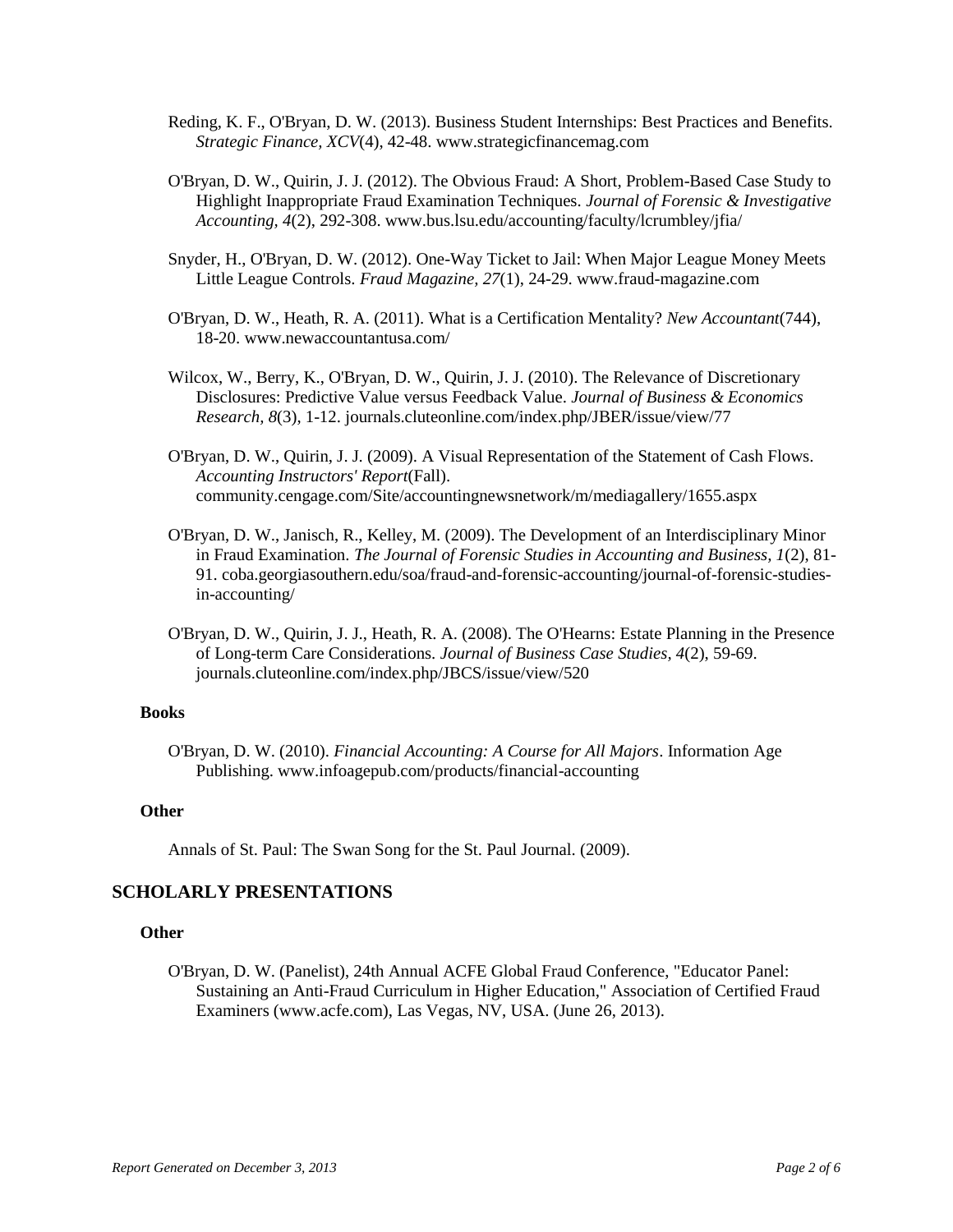#### **Paper**

- O'Bryan, D. W. (Author), Quirin, J. J. (Author & Presenter), Annual Meeting, "A Tax Return is Worth More Than a 1,000 Words: The Case of the Interview with the IRS-CI," American Accounting Association, Anaheim. (August 6, 2013).
- O'Bryan, D. W. (Author), Quirin, J. (Author & Presenter), AAA Annual Meeting, "The Marriage of Sharon and Henry Sawbones: A Problem-Based Learning Case in Forensic Accounting," Washington DC, USA. (August 4, 2012).
- O'Bryan, D. W. (Author), Quirin, J. (Author & Presenter), AAA Forensic & Investigative Accounting Midyear Meeting, "The Marriage of Sharon and Henry Sawbones: A Problem-Based Learning Case in Forensic Accounting," Chicago, IL, USA. (March 31, 2012).
- O'Bryan, D. W. (Author & Presenter), Janisch, R. (Author), Forensic & Investigative Accounting Midyear Meeting, "The Pittsburg State University (Kansas) 21-Hour Minor in Fraud Examination: Developing New Curriculum with Scarce Resources," American Accounting Association, Chicago, IL. (March 31, 2012).
- Quirin, J. J. (Author & Presenter), O'Bryan, D. W. (Author), Annual Meeting, "The Mobile Home Monster: A Problem-Based Learning Case in Forensic Accounting," American Accounting Association, Denver, CO. (August 9, 2011).
- O'Bryan, D. W. (Author & Presenter), Quirin, J. J. (Author), Annual Meeting, "The Obvious Fraud: A Short, Problem-Based Case Study to Highlight Inappropriate Fraud Examination Techniques," American Accounting Association, Denver, CO. (August 9, 2011).
- O'Bryan, D. W. (Author & Presenter), Quirin, J. (Author & Presenter), 2011 AAA Forensics & Investigative Accounting Research Conference, "The Obvious Fraud: A Short, Problem-Based Case Study to Promote Appropriate Investigation and Interviewing Techniques," New Orleans, USA. (March 25, 2011).
- O'Bryan, D. W. (Author), Quirin, J. J. (Author & Presenter), Northeast Regional Meeting of the American Accounting Association, "The Mobile Home Monster: A Problem-Based Learning Case in Forensic Accounting," Northeast Regional of the American Accounting Association. (November 5, 2009).

### **GRANTS AND CONTRACTS**

#### **Grant**

- O'Bryan, D. W. (Co-Principal), "USDA Rural Economic Development Loan Guarantee Program," Sponsored by St. Paul Area Community Development Corporation, Federal, \$400,000.00. (May 2007 - July 2008).
- O'Bryan, D. W. (Principal), "Safe Routes to Schools, Phase I," Sponsored by City of St. Paul, Local, \$8,000.00. (September 2007 - March 2008).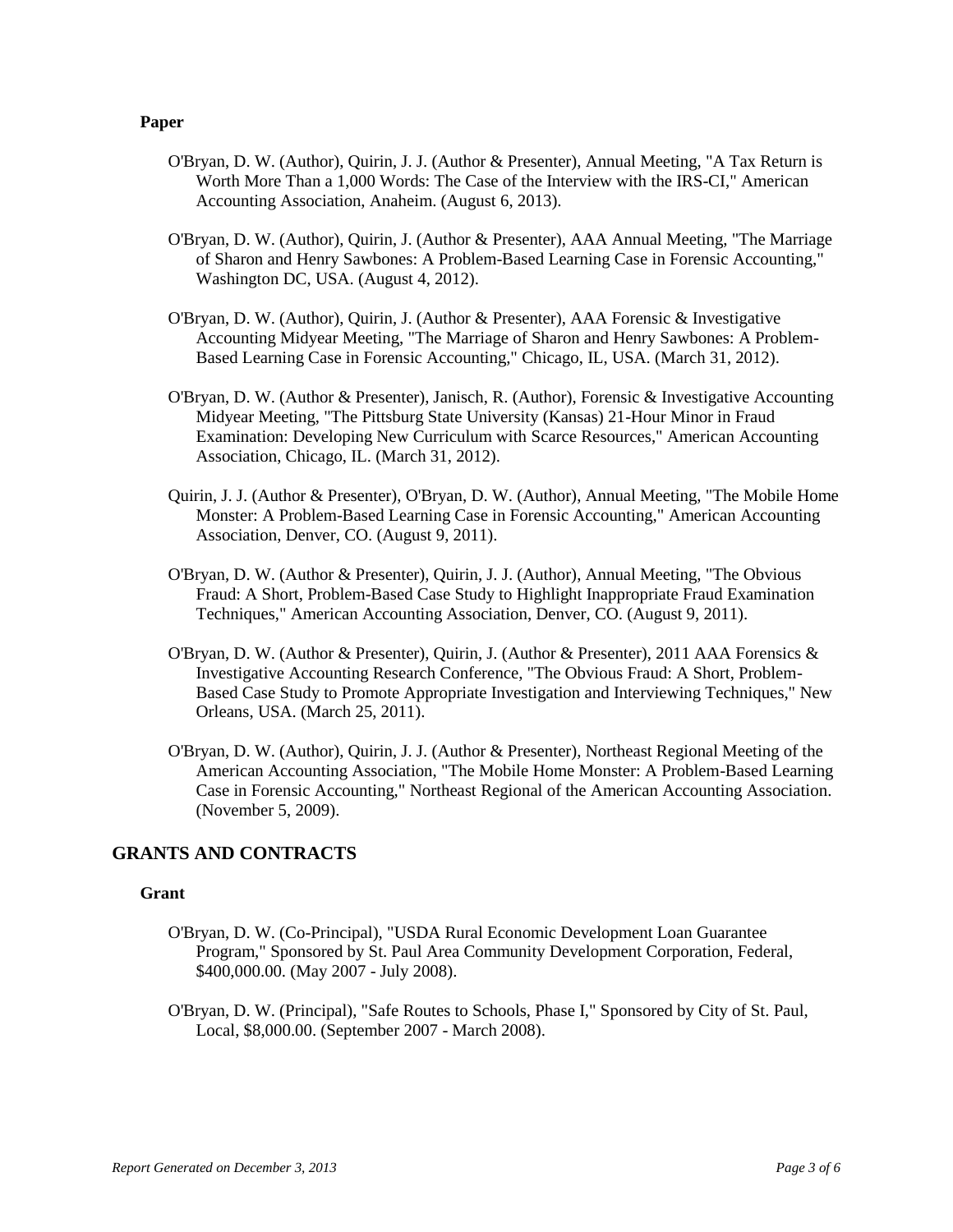# **COURSES TAUGHT**

#### **Pittsburg State University**

ACCTG 201, FINANCIAL ACCOUNTING, 7 courses. ACCTG 410, INTERMEDIATE FINANCIAL ACCT II, 7 courses. ACCTG 600, TP: ACCOUNTING PRACTICUM, 3 courses. ACCTG 614, INTERNSHIP IN ACCOUNTING, 16 courses. ACCTG 620, ADVANCED FINANCIAL ACCOUNTING, 9 courses. ACCTG 625, FRAUD EXAMINATION, 11 courses. ACCTG 805, INTERNSHIP IN ACCOUNTING, 15 courses. ACCTG 813, FINANCIAL STATEMENT ANALYSIS, 1 course. ACCTG 814, MANAGEMENT CONTROL SYSTEMS, 4 courses. CIS 610, INTERNSHIP, 4 courses. CSIS 610, INTERNSHIP, 1 course.

# **FACULTY/TEACHING DEVELOPMENT ACTIVITIES**

### **Conference Attendance**

- Conference Attendance, "24th Annual ACFE Global Fraud Conference," Association of Certified Fraud Examiners, Las Vegas, Nevada. (June 23, 2013 - June 26, 2013).
- Conference Attendance, "AAA Forensic & Investigative Accounting Midyear Meeting," AAA, Chicago, IL. (March 30, 2012 - March 31, 2012).
- Conference Attendance, "AAA Annual Meeting," AAA, Denver, CO. (August 6, 2011 August 10, 2011).
- Conference Attendance, "2011 AAA Forensics & Investigative Accounting Research Conference," AAA, New Orleans, LA. (March 25, 2011 - March 26, 2011).

### **Continuing Education Program**

Continuing Education Program, "Various," Association of Certified Fraud Examiners.

Continuing Education Program, "Various," Institute of Management Accountants.

### **PROFESSIONAL ACTIVITIES**

Member, American Accounting Association (AAA).

Member, American Institute of Certified Public Accountants (AICPA).

Member, Beta Alpha Psi, Financial Information Professionals Honor Society.

Member, Beta Gamma Sigma, Collegiate Schools of Business Honor Society.

Member, Delta Delta Delta, Business Administration Honor Society.

Member, Delta Mu Delta, Economics Honor Society.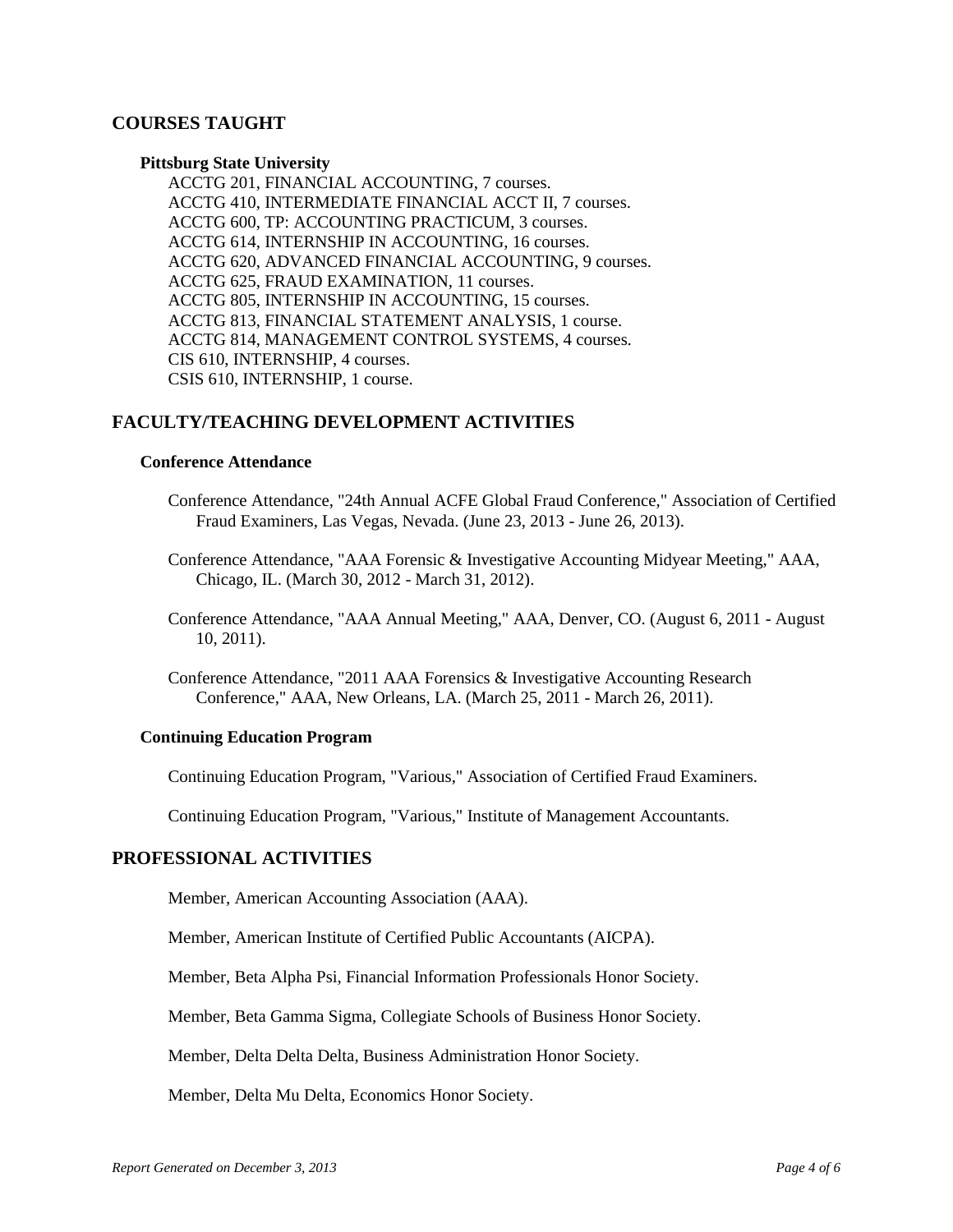Member, Institute of Management Accountants (IMA).

Member, Kansas Society of Certified Public Accountants (KSCPA).

Member, Omicron Delta Kappa, National Leadership Honor Society.

Member, Phi Kappa Phi, Academic Excellence Honor Society.

ACFE Higher Education Committee, Association of Certified Fraud Examiners (ACFE). (2007 - 2010).

### **SERVICE AND CONSULTING**

#### **Department Service**

Committee Member, Faculty Search Committee. (2010 - Present).

Faculty Advisor, PSU Student Chapter of the Association of Certified Fraud Examiners. (2006 - Present).

Committee Member, Curriculum Committee. (August 2012 - May 2013).

#### **College Service**

Committee Member, Strategic Planning Committee. (January 2013 - Present).

Committee Member, Undergraduate Curriculum Committee. (January 2013 - Present).

Committee Member, Reinstatement Committee. (August 2006 - January 2012).

Committee Member, Dean¡¯s Search Committee. (2010 - 2011).

### **University Service**

Committee Member, Undergraduate Curriculum Committee. (February 2013 - Present).

Committee Member, University Professor Committee. (August 2012 - Present).

Attendee, Graduation, PSU Graduation College of Business Banner Marshall. (2001 - Present).

Committee Chair, Faculty Senate Information Systems Committee. (August 2012 - May 2013).

Committee Member, PSU Faculty Senate. (May 2010 - May 2012).

Committee Member, Math Task Force. (August 2010 - May 2011).

Committee Member, Search Committee, Provost / Vice President of Academic Affairs. (2009 - 2010).